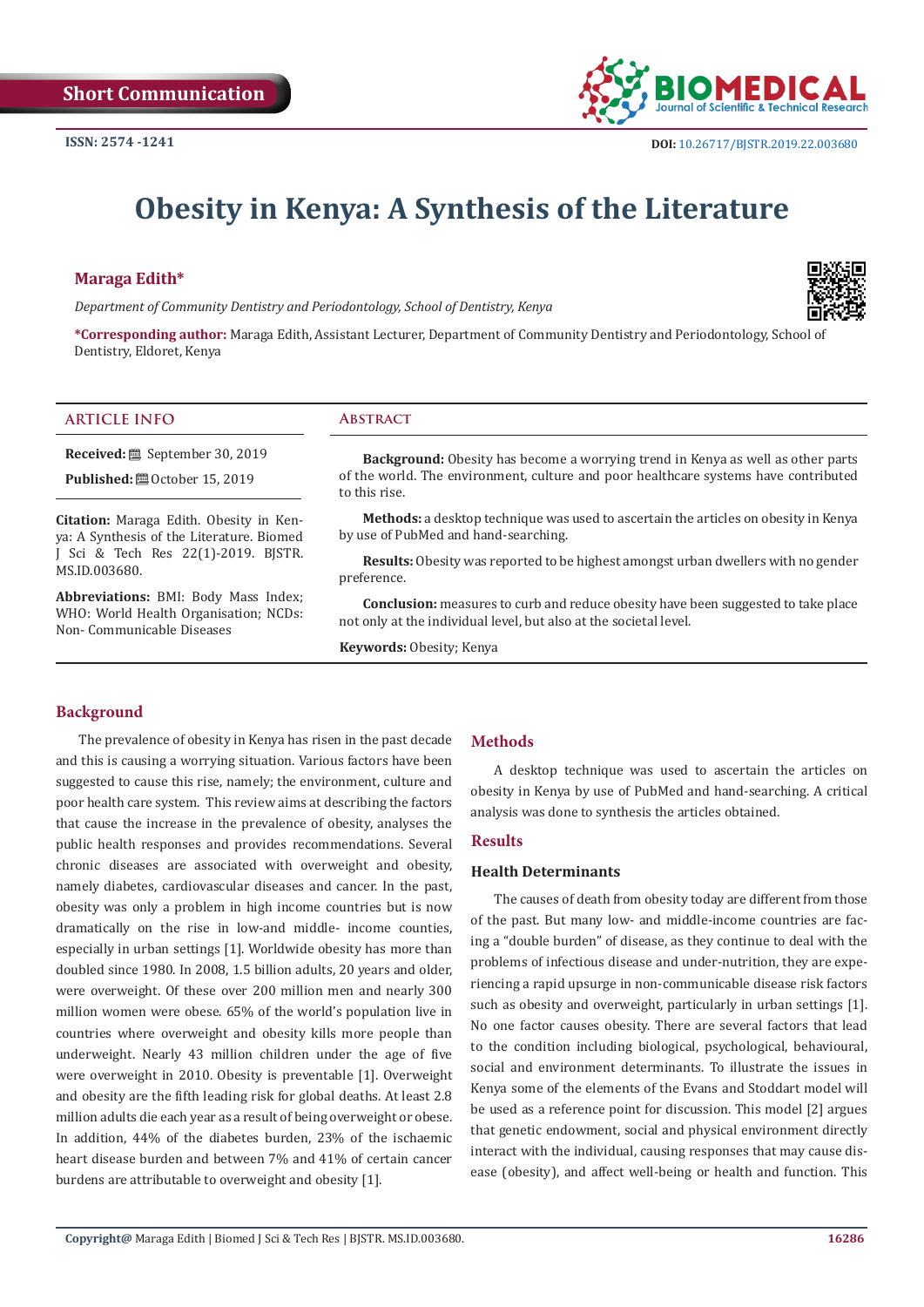model being the most recent and complex explains the complexity of health and that the individual also has power to influence their environment.

#### **Environment**

People migrate from rural areas to settle in the urban setting to seek employment and possibly better health care. For the situation in Kenya, the employment opportunities afforded in the urban setting, create an increase of income, leading to an improvement in well-being which results in the individual response which may be positive (health and function) or negative (disease being obesity). However, due to the demands of urban living that leads to a sedentary lifestyle, the amount of exercise reduces, as stated by Onywera [3]. This is regardless of the level of education, socio-economic status or behaviour, resulting in obesity. Obesity appeared to be prevalent in women in the high-income group (7278 kJ) in urban areas (7049 kJ) with 34.5% total fat intake than in rural areas 29.7% of energy.

#### **Obesogenic Environment**

One cause of obesity and overweight is an energy imbalance between calories consumed and calories expended. Globally, there has been: an increased intake of energy-dense foods that are high in fat, salt and sugars but low in vitamins, minerals and other micronutrients [1]; a decrease in physical activity due to the increasingly sedentary nature of many forms of work, changing modes of transportation, and increasing urbanisation. Changes in dietary and physical activity patterns are often the result of environmental and societal changes associated with development and lack of supportive policies in sectors such as health, agriculture, transport, urban planning, environment, food processing, distribution, marketing and education [1]. The cheap, highly processed foods and fatty diets in Kenya have been attributed to the marked "nutritional transition" [2] which occurred over the past 400 years since the colonial times [2]. This moved the whole population from the traditional and indigenous foods that are associated with health benefits [2]

#### **Culture**

In Kenya, and Africa at large, some socio-cultural beliefs view obesity and overweight as an admired trait. It is seen as a sign of prestige and wealth [3] There is a lack of strong and outward looking social networks which have been shown to be protective of health [2]

#### **Health Care**

Depending on whether the health care system is well structured, it is then involved in improving health and leading to either prosperity or an individual response to health and function. Hsia et al [4] in a study to access to health care in Sub-Saharan Africa recognised the critical "infrastructure gaps" that obstruct the health systems. Okeyo et al [5] speculated that overweight and obesity, with their related disease conditions will constitute a

major threat to the economically productive adults causing a huge health-care burden soon in developing countries.

#### **Discussion**

Public health responses to this issue should focus on interventions that include changes to the major determinants of obesity. Adopted by the World Health Assembly in 2004, the WHO Global Strategy on Diet, Physical Activity and Health describes the actions needed to support healthy diets and regular physical activity. The Strategy calls upon all stakeholders to act at global, regional and local levels to improve diets and physical activity patterns at the population level [1]. WHO developed the 2008-2013 Action plan for the global strategy for the prevention and control of non-communicable diseases (NCDs) to help the millions who are already affected cope with these lifelong illnesses and prevent secondary complications? This action plan aimed to build on, the WHO Framework Convention on Tobacco Control and the WHO Global Strategy on Diet, Physical Activity and Health.

The action plan provides a roadmap to establish and strengthen initiatives for the surveillance, prevention and management of NCDs. Overweight and obesity, as well as their related non-communicable diseases, are largely preventable. Supportive environments and communities are fundamental in shaping people's choices, making the healthier choice of foods and regular physical activity the easiest choice, and therefore preventing obesity.

At the individual level, people can:

a) Limit energy intake from total fats;

b) Increase consumption of fruit and vegetables, as well as legumes, whole grains and nuts;

- c) Limit the intake of sugars;
- d) Engage in regular physical activity;
- e) Achieve energy balance and a healthy weight.

Individual responsibility can only have its full effect where people have access to a healthy lifestyle. Therefore, at the societal level it is important to:

a) Support individuals in following the recommendations above, through sustained political commitment and the collaboration of many public and private stakeholders;

b) Make regular physical activity and healthier dietary patterns affordable and easily accessible to all - especially the poorest individuals.

c) Might also include the provision of school meals and health education of not only the school children but the community at large.

The food industry can play a significant role in promoting healthy diets by: